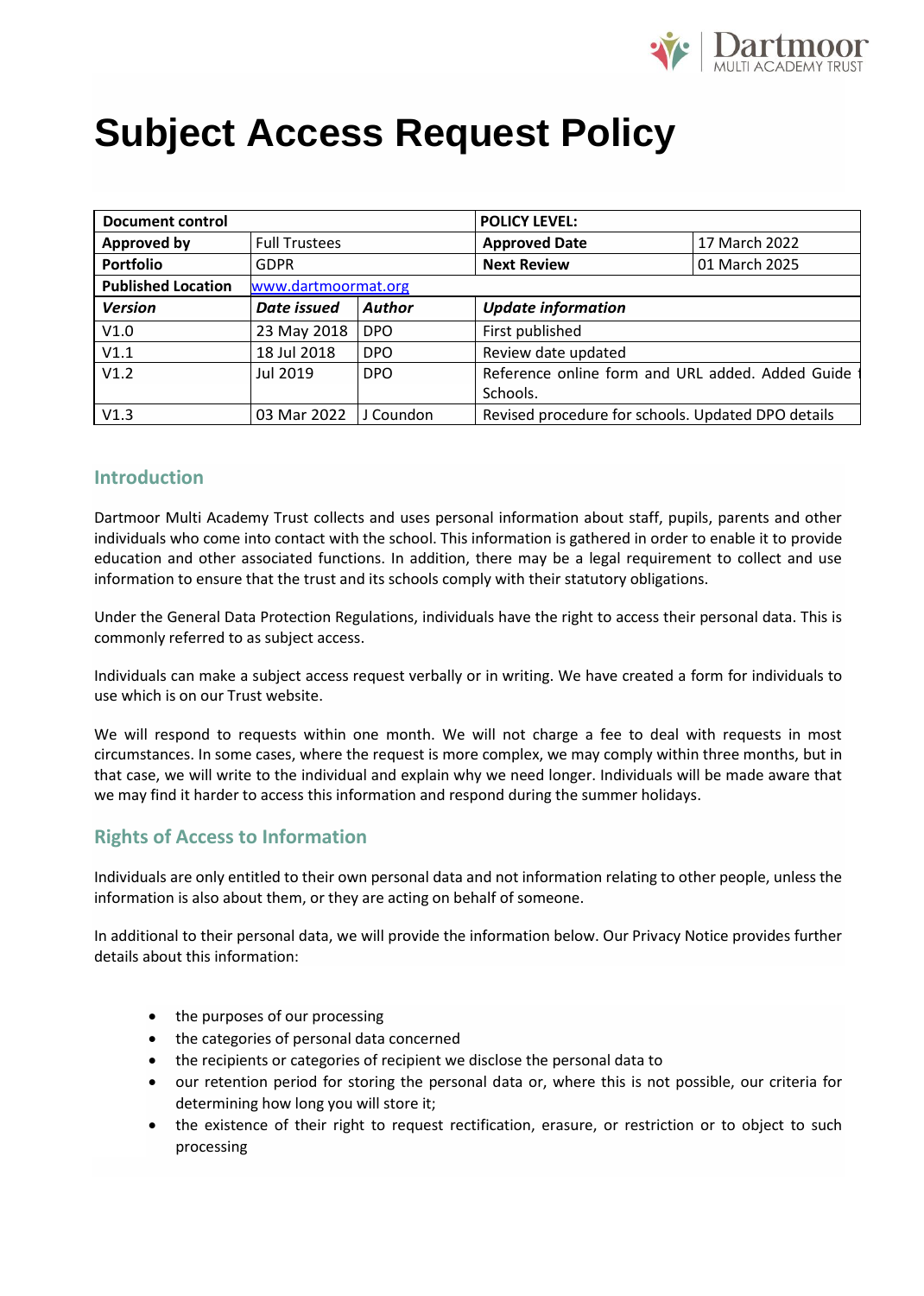

- the right to lodge a complaint with the ICO or another supervisory authority
- information about the source of the data, where it was not obtained directly from the individual
- the existence of automated decision-making (including profiling); and
- the safeguards we provide if you transfer personal data to a third country or international organisation.

# **Children and Subject Access Requests**

Personal data about a child belongs to that child, and not the child's parents or carers. For a parent or carer to make a subject access request with respect to their child, the child must either be unable to understand their rights and the implications of a subject access request or have given their consent.

## **Primary Schools**

Children below the age of 12 are generally not regarded to be mature enough to understand their rights and the implications of a subject access request. Therefore, most subject access requests from parents or carers of pupils at our school may be granted without the express permission of the pupil. This is not a rule and a pupil's ability to understand their rights will always be judged on a case-by-case basis.

#### **Secondary Schools**

Children aged 12 and above are generally regarded to be mature enough to understand their rights and the implications of a subject access request. Therefore, most subject access requests from parents or carers of pupils at our schools may not be granted without the express permission of the pupil. This is not a rule and a pupil's ability to understand their rights will always be judged on a case-by-case basis.

# **Responding to subject access requests**

Requests for information may be received verbally or in writing (including by email). Key staff such as administrators, head teachers, pastoral staff, tutors, and class teachers should be aware of this.

## **We have a form on our Trust website to make this easier for individuals.**

## <https://www.dartmoormat.org.uk/subject-access-request-form.html>

Staff receiving requests should use the online form to record subject access requests received by any other means.

The Data Protection Lead in each school is responsible for coordinating the response to the request although they may delegate this as appropriate.

When responding to requests, we:

- Will contact the individual via phone to confirm the request was made
- Reply in writing to confirming the date by which we will respond. Clarification may be sought if the request is unclear or vague.
- Will respond within 1 month of receipt of the request
- May respond within 3 months of receipt of the request, where a request is complex or numerous. We will inform the individual of this within 1 month and explain why the extension is necessary.
- Will provide the information free of charge
- Will request two forms of identification on collection of the final response and check proof of relationship to the child.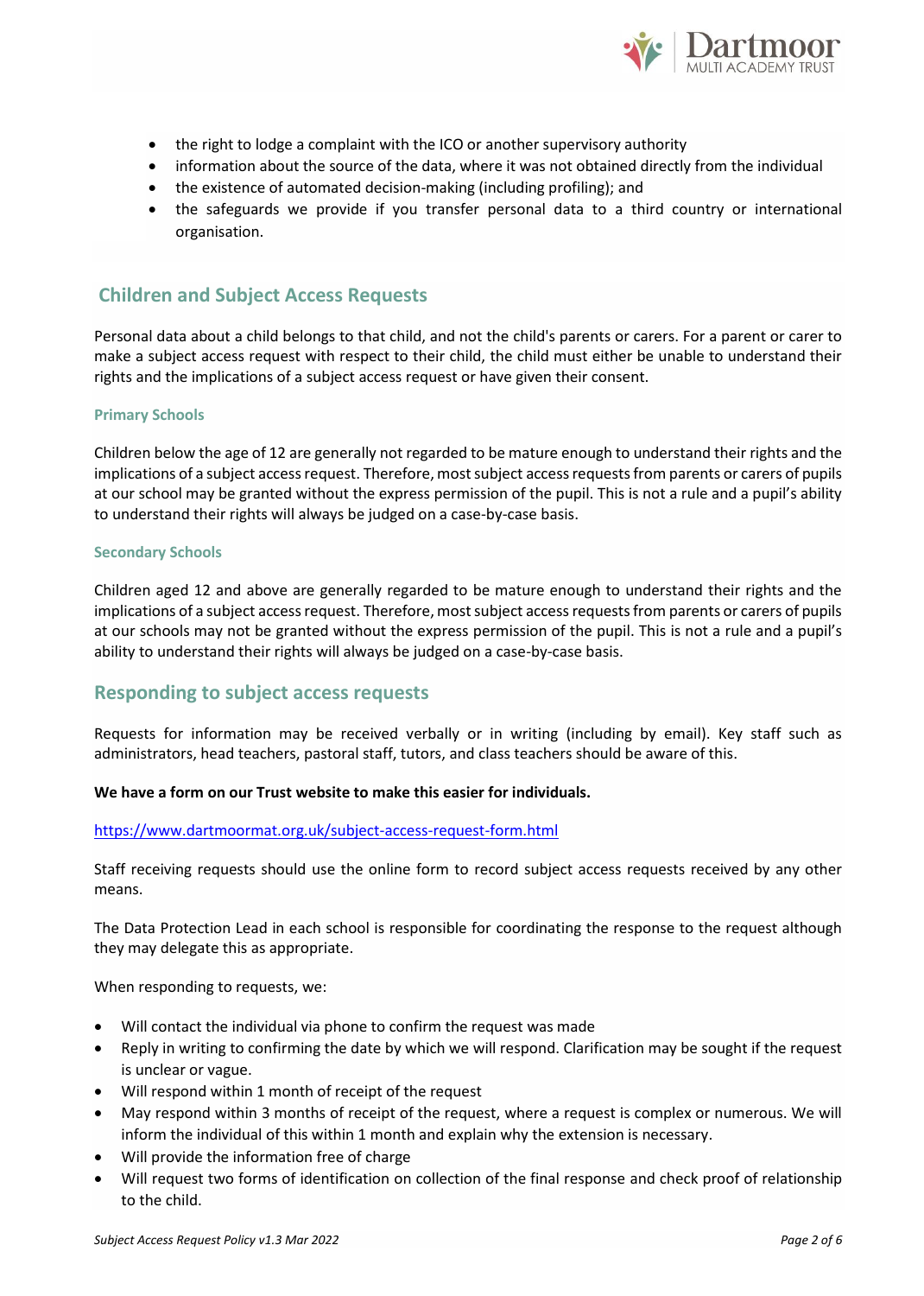

## **We will not disclose information if it:**

- Might cause serious harm to the physical or mental health of the pupil or another individual
- Would reveal that the child is at risk of abuse, where the disclosure of that information would not be in the child's best interests
- Is contained in adoption or parental order records
- Is given to a court in proceedings concerning the child

If the request is unfounded or excessive, we may refuse to act on it, or charge a reasonable fee which takes into account administrative costs. A request will be deemed to be unfounded or excessive if it is repetitive or asks for further copies of the same information. When we refuse a request, we will tell the individual why, and tell them they have the right to complain to the ICO.

Requests may be made on behalf of others, often a solicitor acting on behalf of a client. Schools must be satisfied the third party making the request is entitled to act on behalf of the individual. It is the third party's responsibility to provide evidence of this entitlement. This might be a written authority to make the request or a more general power of attorney. Schools should request the third party to confirm what identity checks have been carried out prior to releasing documents.

The Data Protection Act 1998 allows exemptions as to the provision of some information; therefore, all information will be reviewed prior to disclosure.

Third party information is that which has been provided by another authority or agency, such as the Police, Local Authority, Health Care professional or another school. Before disclosing third party information, third parties will be notified, and consent will be obtained where possible. However, Health, Educational and Social Work records are governed by special rules and in practice, these rules mean that relevant information should be disclosed in response to a SAR. Disclosure will be considered on a case-by-case basis.

Where redaction (information blacked out/removed) has taken place then a full copy of the information provided will be retained to establish, if a complaint is made, what was redacted and why.

Information disclosed should be clear, thus any codes or technical terms will be clarified and explained. If information contained within the disclosure is difficult to read or illegible, then it will be retyped.

Information may be provided at the school with a member of staff on hand to help and explain matters if requested, provided at face-to-face handover, or sent by secure email. We will not send secure information by post.

# **Complaints**

We take any complaints about our collection and use of personal information very seriously.

If you think that our collection or use of personal information is unfair, misleading, or inappropriate, or have any other concern about our data processing, please raise this with us in the first instance.

To make a complaint, please contact our data protection officer

Alternatively, you can make a complaint to the Information Commissioner's Office:

- Report a concern online a[t https://ico.org.uk/concerns/](https://ico.org.uk/concerns/)
- Call 0303 123 1113
- Or write to: Information Commissioner's Office, Wycliffe House, Water Lane, Wilmslow, Cheshire, SK9 5AF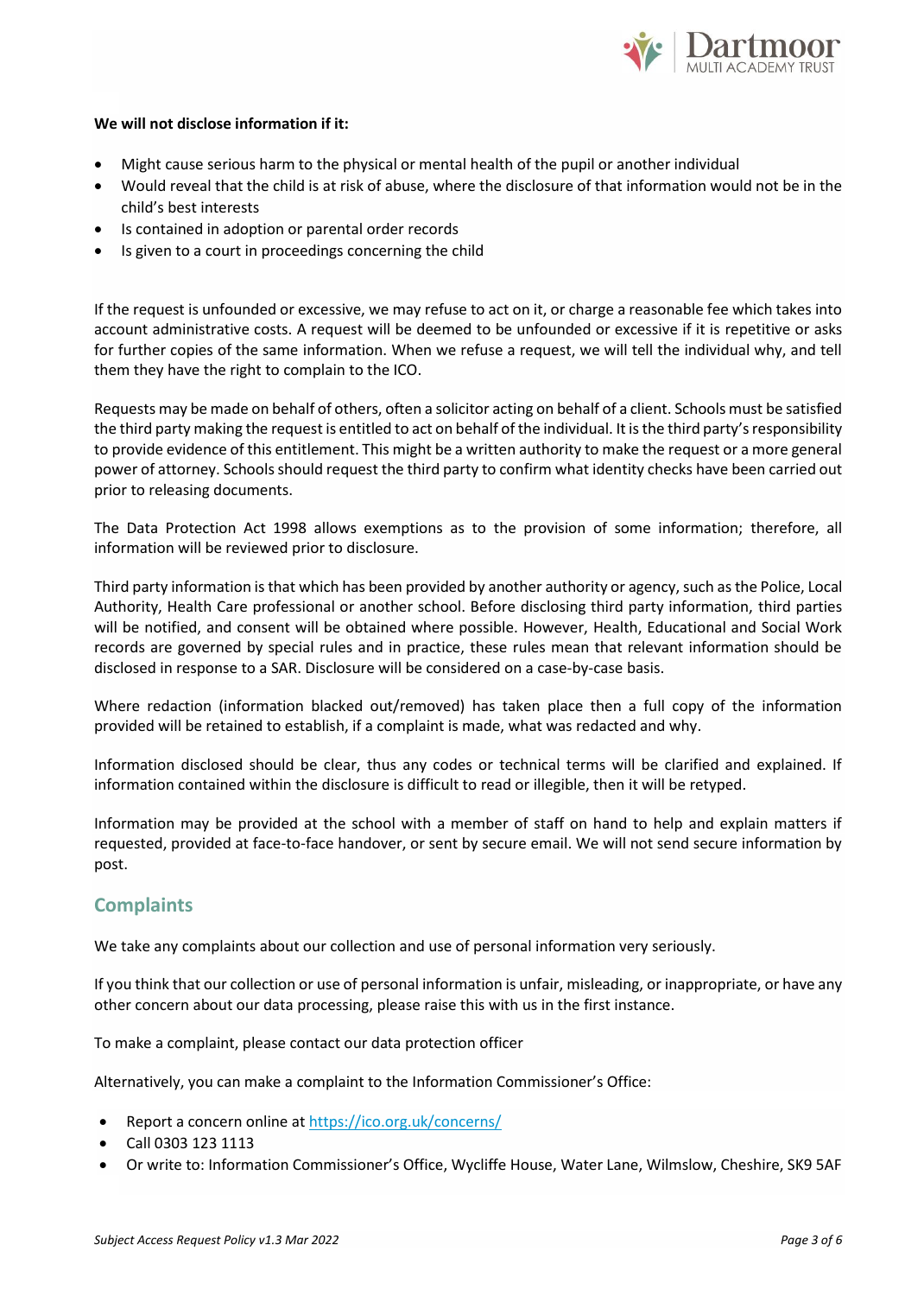

# **Contact us**

If you have any questions, concerns or would like more information about anything mentioned in this privacy notice, please contact our data protection officer:

- Education Data Hub
- Email: [dpo@dmatschools.org.uk](mailto:dpo@dmatschools.org.uk)
- Call: 01629 532888

# **Subject Access Request Procedure for Schools**

## **Receiving a Valid SAR**

# **Format**

A SAR does not need to be in writing, it can be in any format, including a letter, email, text message, over social media, over the telephone, or face to face, and can be made to any representative of the school.

However, in order to process the request as efficiently as possible, and to help us comply with statutory timeframes, we ask that the Trust form is completed[: https://www.dartmoormat.org.uk/subject-access](https://www.dartmoormat.org.uk/subject-access-request-form.html)[request-form.html](https://www.dartmoormat.org.uk/subject-access-request-form.html)

## **Content**

A SAR does not need to refer to data protection legislation or be described as a subject access request. Any request for access to personal information from, or on behalf of, a data subject, should be treated as a SAR.

## **Identity & Authority**

We must verify the identity of the person making the SAR, and if the SAR is being made on behalf of someone else, we must confirm they have authority to act on their behalf in exercising their rights. Checking identity should not be used as a delaying tactic, and how to verify identity will depend on who is making the SAR, and how well they are known to the person handling the request. For example, a staff member will not usually be required to confirm their identity, but a request from a former staff member, or on behalf of someone else, would need to be verified using proof of identity, signature, and address.

A parent / person with parental responsibility does not automatically have the right to make a SAR on behalf of their child, as the child has the right, and in all circumstances should be, considered in handling a SAR from a parent. A child of 13 or over will generally be considered able to consent to the SAR being made, or make a SAR on their own behalf, unless there are reasons to consider an older child cannot make that decision, or to consider a younger child able to make that decision. Also see the section on 'Content – Exemptions' under 'Responding to a SAR' below.

## **No Charge**

In most cases, a SAR will be responded to free of charge. In limited circumstances, where a request is manifestly unfounded or excessive an appropriate charge can be made.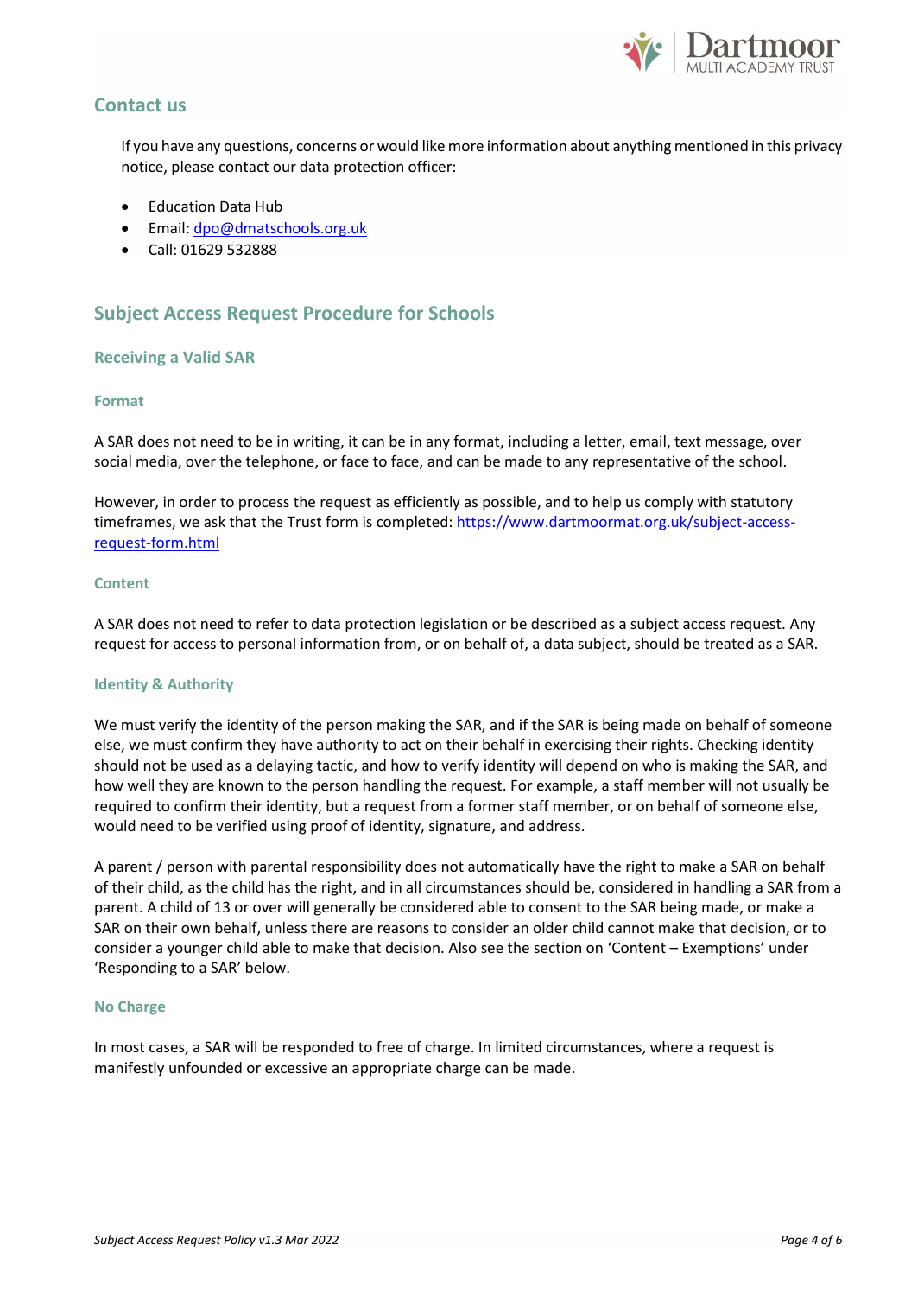

# **Refusing to fulfil a SAR**

In limited circumstances, the request or elements of it, may be refused:

- if the requestor cannot confirm their identity or authority to make the request on behalf of another person, the request will be refused until confirmation is provided
- where a request is manifestly unfounded or excessive
- information that might cause serious harm to the physical or mental health of the data subject or another individual

Elements of the data held may be withheld or redacted, where:

- information that would reveal that a child is at risk of abuse, where disclosure of that information would not be in the child's best interests
- information contained in adoption and parental order records
- certain information given to a court in proceedings concerning a child
- **All information relevant to the SAR must be securely transferred to the DPO for redaction before release**

## **Responding to a SAR**

## **Timescales**

SARs must be responded to as soon as possible, and within one month at the latest. In the case of complex or multiple requests an extension of up to an extra two months can be applied, but the requestor must be informed of the extension within the first month from the SAR. The calculation of time will commence once the SAR is determined as valid. An acknowledgement should be sent to the requestor as soon as possible to inform them that the SAR has been received, the start date, and that it is being processed.

For SARs, school holidays, bank holidays and weekends are all included within the month. For example, a valid SAR received on 20th July should be fulfilled by 20th August despite the school closure.

#### **Format**

The DPO will decide with the requestor, the most appropriate and preferred method of providing information.

## **Content**

The 'right to access' allows the requestor to receive information held about them, as a Data Subject. The requestor will not necessarily receive every version of information if it is held in different ways or duplicated. Access is to the data, not the particular documents.

## **Third Party Data**

Where the person's data is combined with another person's data, which does or could identify that other person (third party), that data may be redacted, or withheld if redaction would not fully prevent the other person being identified. Data can be disclosed that identifies the third party if, that person has given their consent to disclose it, or it is judged to be reasonable to disclose the information without that person's consent. Deciding if it is reasonable should take into account things such as the type of information, any duty of confidentiality owed, the role of the other person, whether the person is capable of giving consent, and whether they have expressly refused consent.